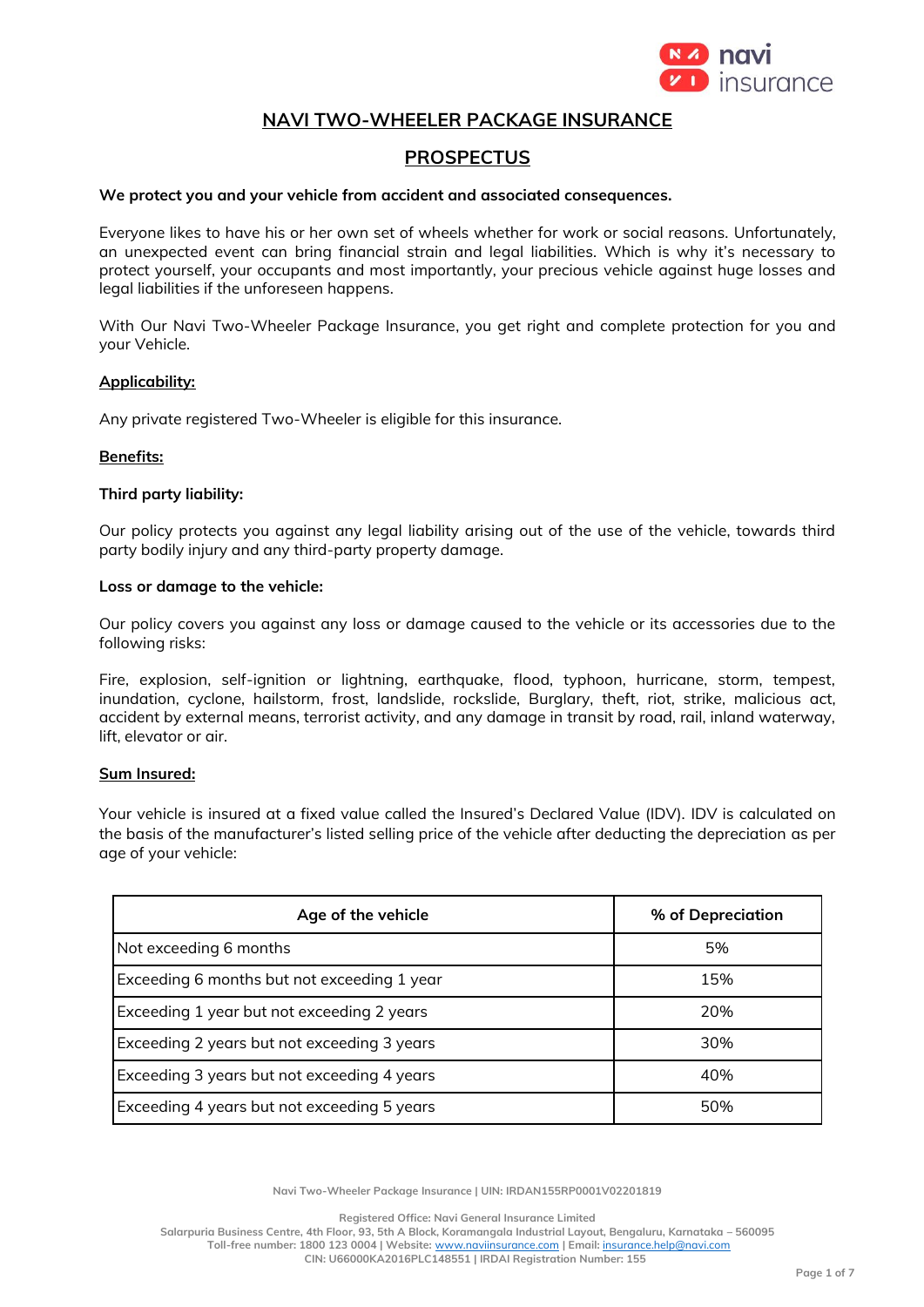

If the price of any non - electrical accessory or electrical / electronic accessory installed in the vehicle is not included in the manufacturer's listed selling price, then the actual value (after depreciation) of this item can be added to the Sum Insured over and above the IDV of the vehicle for extending the cover to these items as well. Similarly, CNG-LPG bi-fuel kit can also be covered by paying additional premium.

In the unfortunate event of total loss or theft, we pay you the IDV mentioned on the policy without any deduction.

#### **Additional covers at extra cost:**

**Loss of Accessories** by Burglary, Housebreaking or Theft – Accessories are covered against the risk of burglary and theft without vehicle being stolen itself.

**Owner Driver Personal accident cover**: Policy provides compulsory personal accident cover of Rs. 15 lakh to individual owners\* of the vehicle while driving the insured vehicle or mounting into/dismounting from the vehicle insured or whilst travelling in it as a co-driver.

\*This cover is not applicable for a Company owned vehicle.

**Pillion rider** can also be covered for Personal Accident for a maximum Capital Sum Insured of Rs. 1 lakh per person.

#### **Additional Legal liabilities:**

The following legal liabilities may also be opted at an additional premium.

- Employed paid driver.
- Your employees travelling in/driving your vehicle.

#### **Premium:**

Premium will be charged as per rate applicable on the date of insuring the vehicle.

#### **Discounts Available:**

#### **You can reduce your premium by availing following discounts, if you are eligible for the same.**

**No Claim Bonus**: If you have not claimed in the preceding year you are entitled for No Claim Bonus (NCB) on renewals (as per table below). NCB can be availed even if you shift your insurance from another insurance company to us. NCB will only be allowed provided the Policy is renewed within 90 days of the expiry of the previous policy.

| <b>Claim Experience</b>                  | % Discount on OD Premium |
|------------------------------------------|--------------------------|
| The Preceding year of risk               | 20%                      |
| Preceding two consecutive year of risk   | 25%                      |
| Preceding three consecutive year of risk | 35%                      |
| Preceding four consecutive year of risk  | 45%                      |
| Preceding five consecutive year of risk  | 50%                      |

**Navi Two-Wheeler Package Insurance | UIN: IRDAN155RP0001V02201819**

**Registered Office: Navi General Insurance Limited**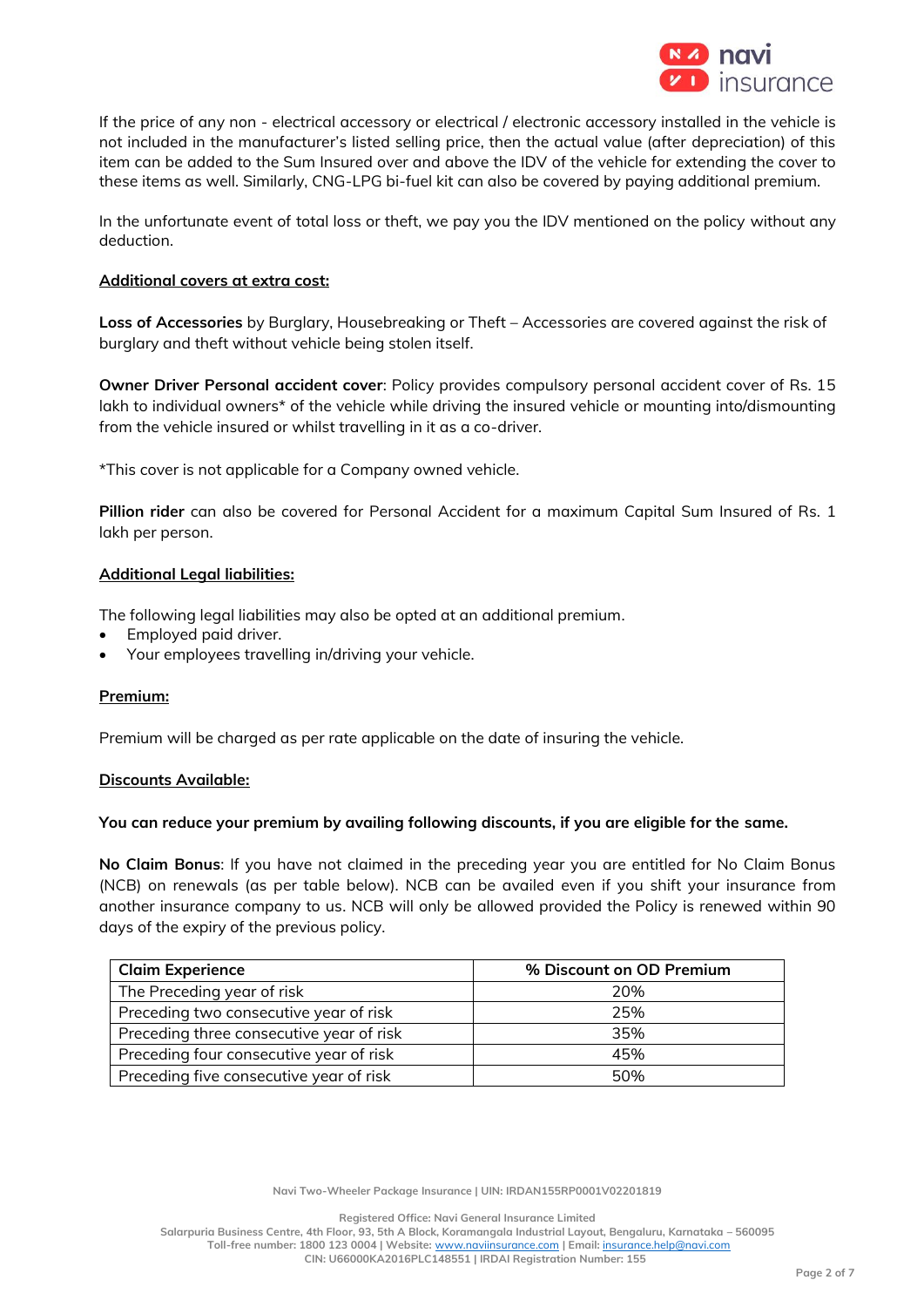

### **Other Discounts:**

**Voluntary Excess discount**: This is the amount you voluntarily opt to bear yourself in addition to compulsory deductible\* in respect of each and every loss under the policy. A further discount on the premium is available if you opt for a Voluntary Excess.

\*Compulsory deductible is the amount of loss which you bear for each and every claim.

**Automobile Association Membership**: You can also avail an additional discount if you are a member of a recognized Automobile Association in India.

**Anti-Theft device discount**: If your vehicle is fitted with anti-theft device approved by Automobile Research Association of India(ARAI), you are eligible for additional discount of 2.5% in own damage premium subject to maximum of Rs.500/-

**Direct Discount:** If you are buying this policy directly from us, you will be eligible for a discount of 15 % on your Own Damage premium.

**#Family Fleet Discount:** A discount of 5% is being offered for every additional vehicle insured with Us from the same family\*. This vehicle could either be a two-wheeler or a four-wheeler. \*Family means: Self, Spouse, Children, Father & Mother.

**#NAVIGI Duniya Discount (Loyalty Discount):** If you are our existing customer a discount of 5% will be offered to you on purchase of this policy.

# If you are eligible for both then maximum discount allowable is only 5%.

### **GENERAL EXCEPTIONS:**

The company shall not be liable if loss or damage is attributed to the following;

- 1. If the vehicle insured herein is used otherwise than in accordance with the 'Limitations as to Use' provision which prohibits use of vehicle for
	- a. Hire & Reward
	- b. Carriage of goods other than samples or personal luggage
	- c. Organized racing
	- d. Pace making
	- e. Speed testing
	- f. Reliability trials
	- g. Use in connection with motor trade
- 2. If vehicle is driven by any person other than a Driver as stated in the Driver's Clause.
- 3. In respect of any claim arising out of any contractual liability.
- 4. Consequential loss, wear & tear, depreciation, mechanical or electrical breakdown.
- 5. If person driving your vehicle is under the influence of intoxicating liquor or drugs.
- 6. Any accidental loss or damage and/or liability caused sustained or incurred outside the geographical area;
- 7. Any accidental loss or damage to any property whatsoever or any loss or expense whatsoever resulting or arising there from or any consequential loss.

**Navi Two-Wheeler Package Insurance | UIN: IRDAN155RP0001V02201819**

**Registered Office: Navi General Insurance Limited**

**Salarpuria Business Centre, 4th Floor, 93, 5th A Block, Koramangala Industrial Layout, Bengaluru, Karnataka – 560095 Toll-free number: 1800 123 0004 | Website:** [www.naviinsurance.com](http://www.naviinsurance.com/) **| Email:** [insurance.help@navi.com](mailto:insurance.help@navi.com)

**CIN: U66000KA2016PLC148551 | IRDAI Registration Number: 155**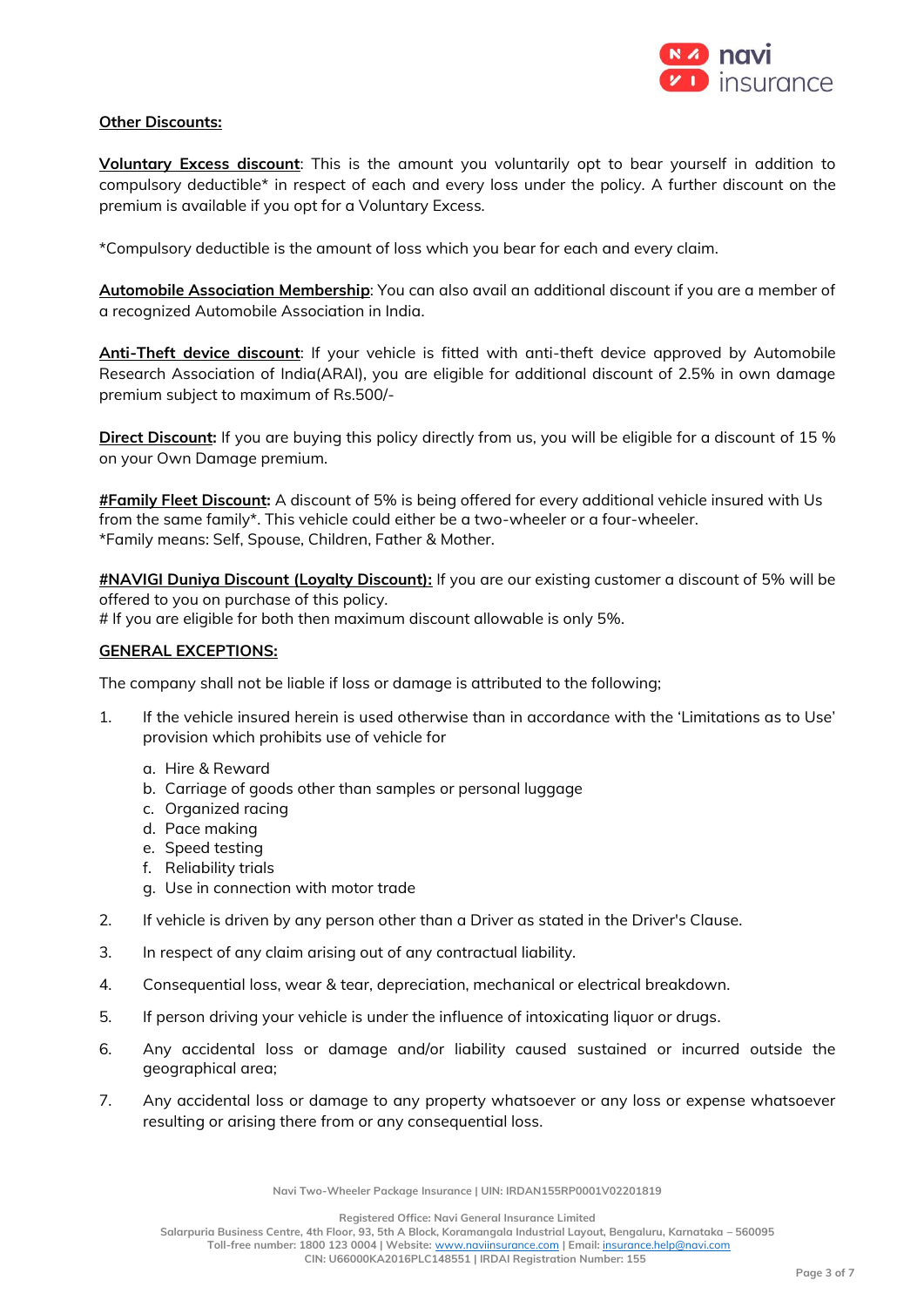

8. War, Invasion, the Act of foreign enemies, hostilities or warlike operations (whether before or after declaration of war), Civil War, Mutiny, Rebellion Military or usurped power, nuclear weapons material, liability arising from ionising radiations or contamination by radioactivity from any nuclear fuel.

# *(Note: the above is an abridged wording of the policy exclusions. Please refer to the policy document for the full listing)*

### **Cancellation:**

**Cancellation by You** - Policy/certificate can be cancelled at any time by giving 15 days' prior written notice to us. Refund of premium shall be computed in accordance with short period rate for the period the Policy has been in force provided no claim has occurred up to the date of cancellation. Proof of insurance elsewhere must be provided to us for cancellation of policy.

**Cancellation by Insurer** – We may cancel the policy by sending fifteen days' notice by recorded delivery to you at your last known address on the grounds of misrepresentation, fraud, non-disclosure of material facts or non-cooperation. In the event of cancellation of this Policy on grounds of misrepresentation, fraud, non-disclosure of material facts, the policy shall stand cancelled ab-initio and there will be no refund of premium. In the event the policy is cancelled on the grounds of noncooperation by you then the premium shall be computed and retained in accordance with short period rate for the period the Policy has been in force provided no claim has occurred up to the date of cancellation.

Where the ownership of the vehicle is transferred, the Policy cannot be cancelled unless evidence that the vehicle is insured elsewhere is produced.

#### **Short period rate of cancellation will be as per table below**:

| <b>PERIOD</b>                                 | % OF ANNUAL PREMIUM RATE |
|-----------------------------------------------|--------------------------|
| Not exceeding 1 month                         | 20%                      |
| Exceeding 1 month but not exceeding 2 months  | 30%                      |
| Exceeding 2 months but not exceeding 3 months | 40%                      |
| Exceeding 3 months but not exceeding 4 months | 50%                      |
| Exceeding 4 months but not exceeding 5 months | 60%                      |
| Exceeding 5 months but not exceeding 6 months | 70%                      |
| Exceeding 6 months but not exceeding 7 months | 80%                      |
| Exceeding 7 months but not exceeding 8 months | 90%                      |
| Exceeding 8 months                            | Full annual premium/rate |

### **Short Period Premium Rate Table**

### **Renewal**

### **Renewal of policy:**

The Policy can be renewed on or before the end of the Policy Period subject to realization of renewal premium. However, we shall not be bound to give notice that such renewal is due. Also, we may exercise option of not renewing the policy on grounds of fraud, misrepresentation, non-cooperation, moral hazard

**Navi Two-Wheeler Package Insurance | UIN: IRDAN155RP0001V02201819**

**Toll-free number: 1800 123 0004 | Website:** [www.naviinsurance.com](http://www.naviinsurance.com/) **| Email:** [insurance.help@navi.com](mailto:insurance.help@navi.com)

**CIN: U66000KA2016PLC148551 | IRDAI Registration Number: 155**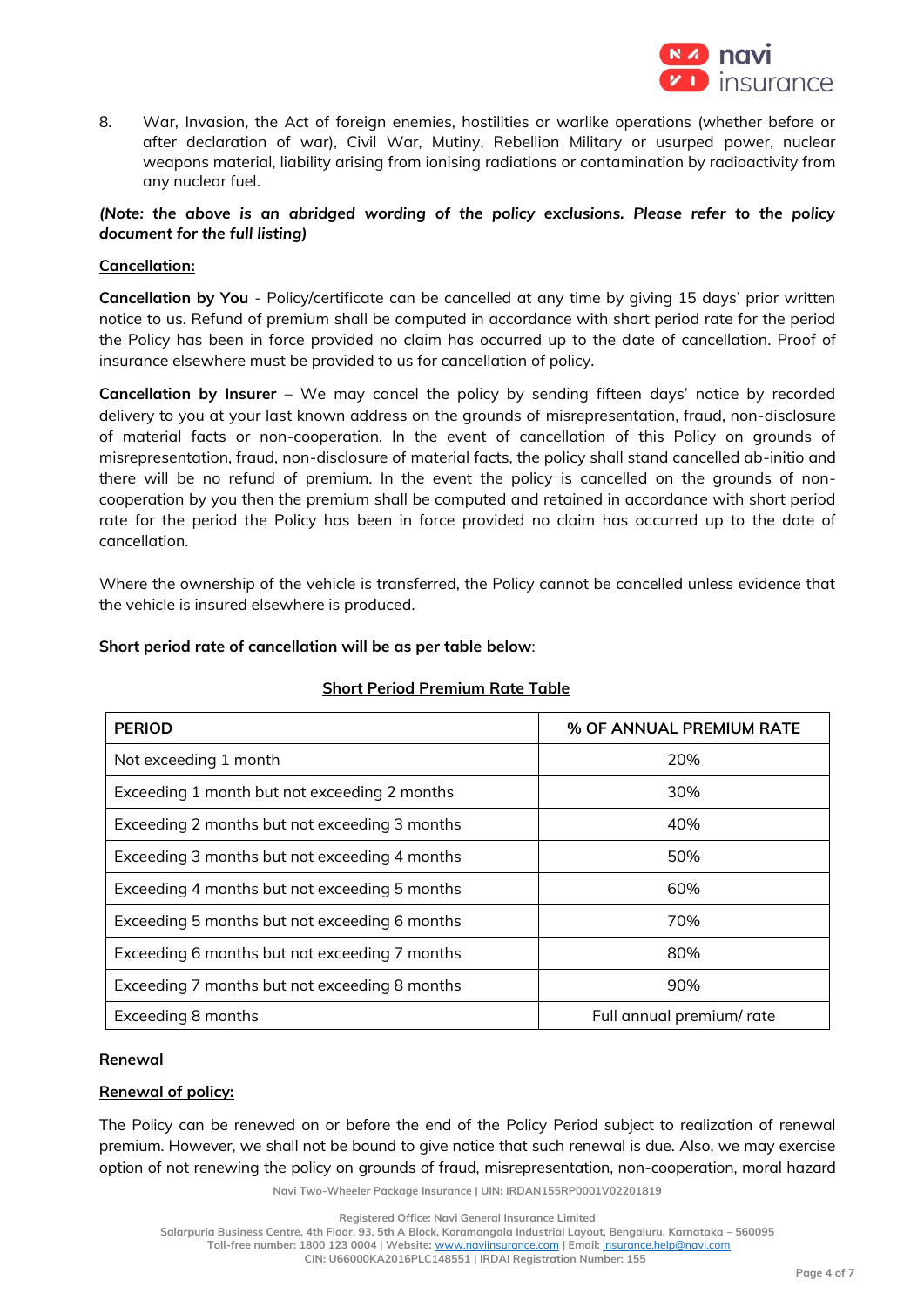

or suppression of any material fact either at the time of taking the Policy or any time during the currency of the policy. Policy coverage, premium, and terms and conditions of the policy may change on renewal.

### **Claims Procedure**

We all take precautions to avert accidents however in the event of any unfortunate accident be rest assured of complete assistance from us.

It is very convenient to get in touch with us by calling our Toll-Free Helpline on **18001230004**. Alternatively, one can reach us by using Mobile Application OR Customer Portal at our Website [www.naviinsurance.com](http://www.naviinsurance.com/) OR by sending an e-mail a[t insurance.help@navi.com.](mailto:insurance.help@navi.com)

Intimation of claim to us, immediately on occurrence, will ensure prompt and effective assistance.

Notice shall be given in writing to the Company immediately upon the occurrence of any accidental or loss or damage in the event of any claim and thereafter the insured shall give all such information and assistance as the Company shall require. Every letter claims writ summons and/or process or copy thereof shall be forwarded to the Company immediately on receipt by the insured. Notice shall also be given in writing to the Company immediately the insured shall have knowledge of any impending prosecution inquest or fatal inquiry in respect of any occurrence which may give rise to a claim under this Policy. In case of theft or other criminal act which may be the subject of a claim under this Policy the insured shall give immediate notice to the police and co-operate with the Company in securing the conviction of the offender.

While notifying the claim, following information should be provided:

- Name of insured
- Insured contact numbers
- Policy number
- Date and time of loss
- Location of loss
- Nature and approximate extent of loss
- Place and contact details of the person at the loss location

On receipt of notice of loss, Company will respond immediately and provide information to the insured on the claim procedures.

In cases where surveyor is to be appointed for assessment of loss, Company shall immediately appoint surveyor within 72 hours of receipt of intimation from the insured. Company shall communicate the details of the appointment of surveyor, including the role, duties and responsibilities of the surveyor to the insured by letter, email or any other electronic form immediately after the appointment of the surveyor.

Insured/Claimant shall submit following documents in support of the claim notified to us in addition to Claim Form. Where documents are available in public domain or with a public authority, the surveyor/Company will obtain themselves. The Company may ask additional relevant documents basis nature, complexity and circumstances of the loss.

### **For Accident Claims**

- Proof of insurance Policy copy
- Copy of Registration Book, Tax Receipt [original required for verification]
- Copy of Motor Driving License of the person driving the vehicle at the time of accident (original required for verification)
- Police Panchanama /FIR (In case of Third Party property damage /Death / Body Injury)
- Estimate for repairs if available
- Repair Bills/Invoices and payment receipts after the job is completed
- **Documents for Theft Claims**
- Original Policy document

**Navi Two-Wheeler Package Insurance | UIN: IRDAN155RP0001V02201819**

**Registered Office: Navi General Insurance Limited**

**Salarpuria Business Centre, 4th Floor, 93, 5th A Block, Koramangala Industrial Layout, Bengaluru, Karnataka – 560095**

**Toll-free number: 1800 123 0004 | Website:** [www.naviinsurance.com](http://www.naviinsurance.com/) **| Email:** [insurance.help@navi.com](mailto:insurance.help@navi.com) **CIN: U66000KA2016PLC148551 | IRDAI Registration Number: 155**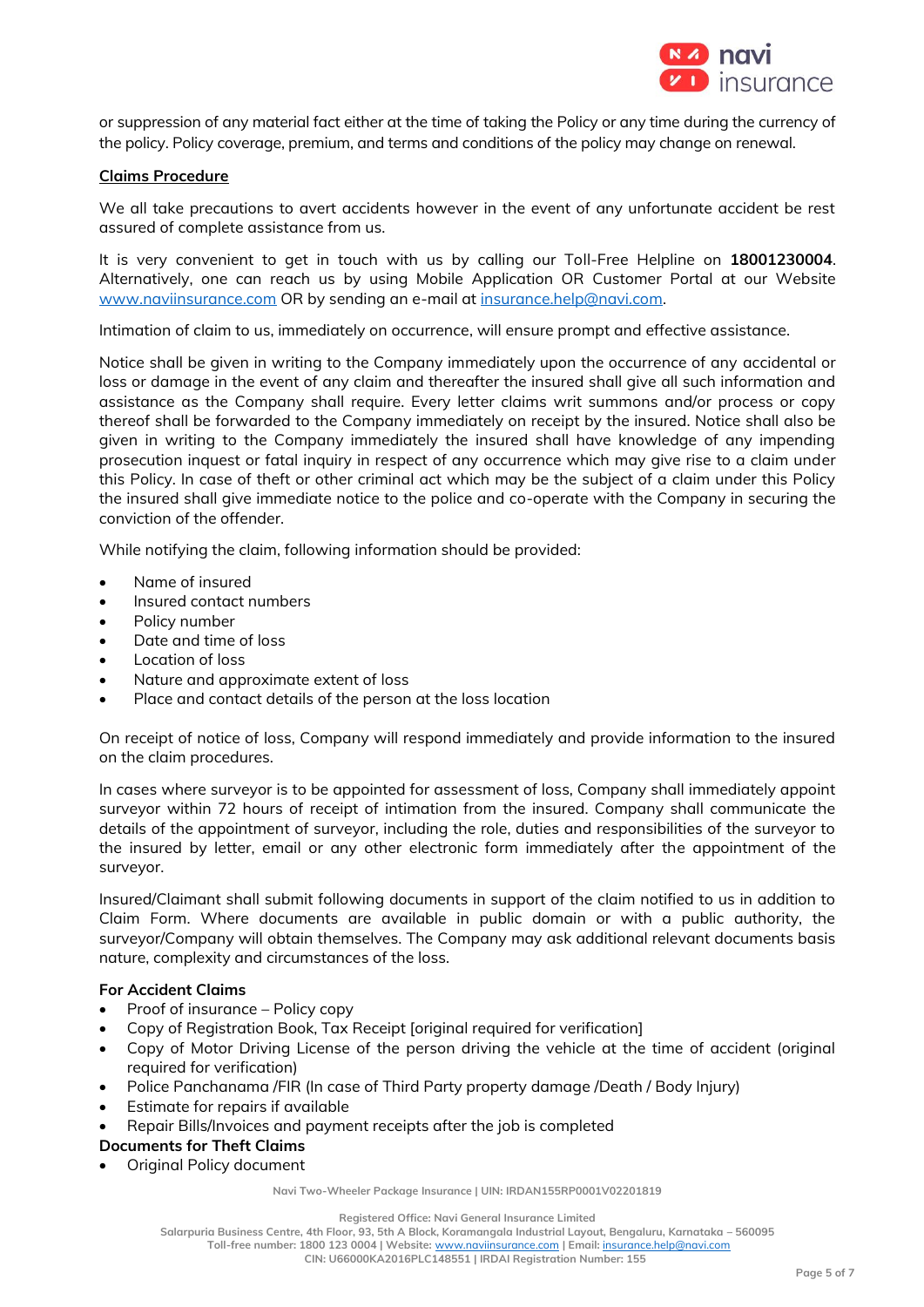

- Original Registration Book/Certificate and Tax Payment Receipt
- All the sets of keys/Service Booklet/Warranty Card/Original Purchase Invoice
- Police Panchanama/ FIR and Final Investigation Report/Non-Traceable Report.
- Acknowledged copy of letter addressed to RTO intimating theft and informing "NON-USE"
- Form 28, 29 and 30 signed by the Insured and Form 35 signed by the Financer/ transferred RC as applicable
- Letter of Subrogation
- NOC from the Financer if claim is to be paid to Insured.

# **Documents for Liability claims**

- Policy Copy
- Copy of Registration Book
- Copy of Motor Driving License of the person driving the vehicle at the time of accident
- Police Panchanama /FIR

# **Documents for Personal Accident Claims**

- Policy copy
- Certificate of from government hospital doctor confirming the nature and degree of disability
- Discharge summary of the treating hospital clearly indicating the Hospital Registration No.
- Diagnostic reports
- FIR / Panchanama– (if Notified to Police) Attested or Original
- Final Police Report- (if applicable)
- Death Certificate\*
- Post Mortem report\*
- Legal Heir certificate /nominee certificate\*
- Driving license for owner driver (ODPA claim)

### **(Marked with \* are required only in death claims)**

The surveyor shall start the survey immediately unless there is a contingency that delays immediate survey, in any case within 48 hours of his appointment. Interim report of the physical details of the loss shall be recorded and uploaded/forwarded to the Company within the shortest time but not later than 15 days from the date of first visit of the surveyor. A copy of the interim report shall be furnished by the Company to the insured/claimant, if he so desires.

Where the insured is unable to furnish all the particulars required by the surveyor or where the surveyor does not receive the full cooperation of the insured, the Company or the surveyor, as the case may be, will inform in writing to the insured about the consequent delay that may result in the assessment of the claim. Company and the surveyor will follow up with the insured for pending information/documents guiding the insured with regard to submissions to be made. The Company and/or surveyor will not call for any information/document that is not relevant for the claim.

The surveyor shall, subject to the para above, submit his final report to the Company within 30 days of his appointment. A copy of the surveyor's report shall be furnished to the insured/claimant, on request.

Where special circumstances exist in respect of a claim either due to its special / complicated nature, or due to difficulties associated with replacement/reinstatement, the surveyor shall, seek an extension from Company for submission of his report. In such an event, the Company will give the status to the insured/claimant fortnightly wherever warranted. The Company may make provisional/ on account payment based on the admitted claim liability.

If Company, on the receipt of a survey report, finds that it is incomplete in any respect, it shall require the surveyor, under intimation to the insured/claimant, to furnish an additional report on certain specific issues as may be required by the Company. Such a request may be made by the Company within 15 days of the receipt of the final survey report and not more than once in case of a claim.

**Navi Two-Wheeler Package Insurance | UIN: IRDAN155RP0001V02201819**

**Registered Office: Navi General Insurance Limited**